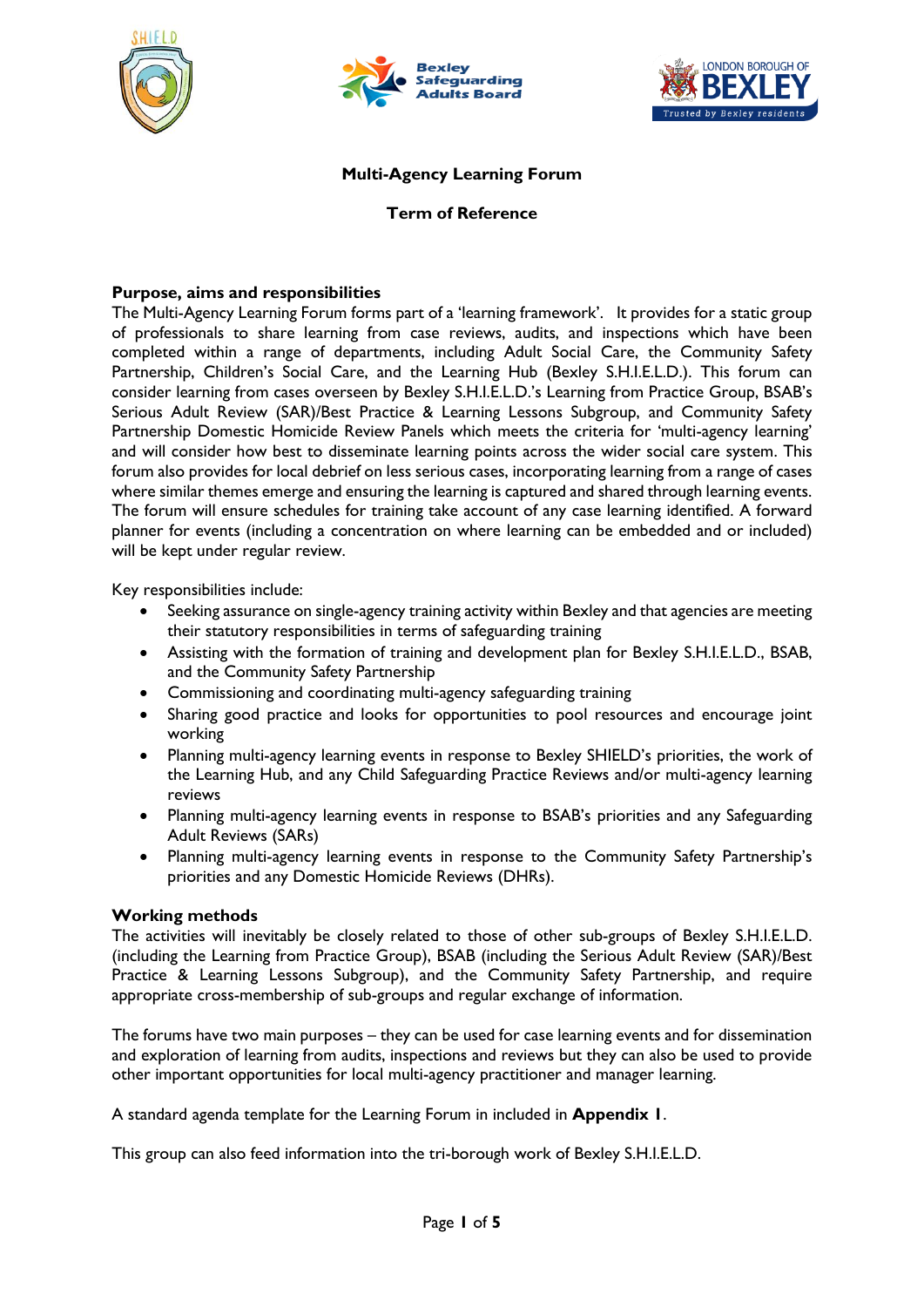





A tracker and recording template is in place which identifies key learning emerging including how learning will be embedded and shared in the system and how and when impact of learning will be measured and reviewed.

#### **Frequency of meetings**

The Multi-Agency Learning Forum will meet quarterly. Meeting duration will be 2 hours.

#### **Case learning**

Facilitated discussion, consultation and reflection by practitioners, managers or core groups, using a systems approach to examining and analysing individual current or no longer active cases. These may include complex cases where there have been good outcomes, current cases that have become stuck, or cases which cause professional concern or interest that do not meet the criteria for Child Safeguarding Practice Reviews, SARs, or DHRs.

#### **Dissemination of new knowledge and findings**

The Multi-Agency Learning Forum will be responsible for the dissemination of new knowledge and findings from multi-agency audits, case reviews, inspections or other local or national sources, in order to ensure continuing local multi-professional learning and development.

#### **Membership**

The Multi-Agency Learning Forum has a fixed core membership drawn from organisations across the safeguarding system. In some cases, partner organisations will have 2 members who share the joint responsibility for attending the meetings (it will be the responsibility of joint members to decide on attendance at each meeting according to the cases being discussed). Core members from all partner organisations are also responsible for sending a deputy to attend meetings in their absence. Ad hoc membership will be requested from partner organisations where specialist knowledge and expertise is helpful to progress a case discussion. The membership is set out in **Appendix 2**.

#### **Accountability**

The Multi-Agency Learning Forum is accountable to Bexley S.H.I.E.L.D., BSAB, and the Community Safety Partnership. It will report to Bexley S.H.I.E.L.D., BSAB, and the Community Safety Partnership twice yearly with a focus on impact of learning from practice and with a programme of review. The governance structure chart is set out in **Appendix 3**.

**Date for next review:** June 2020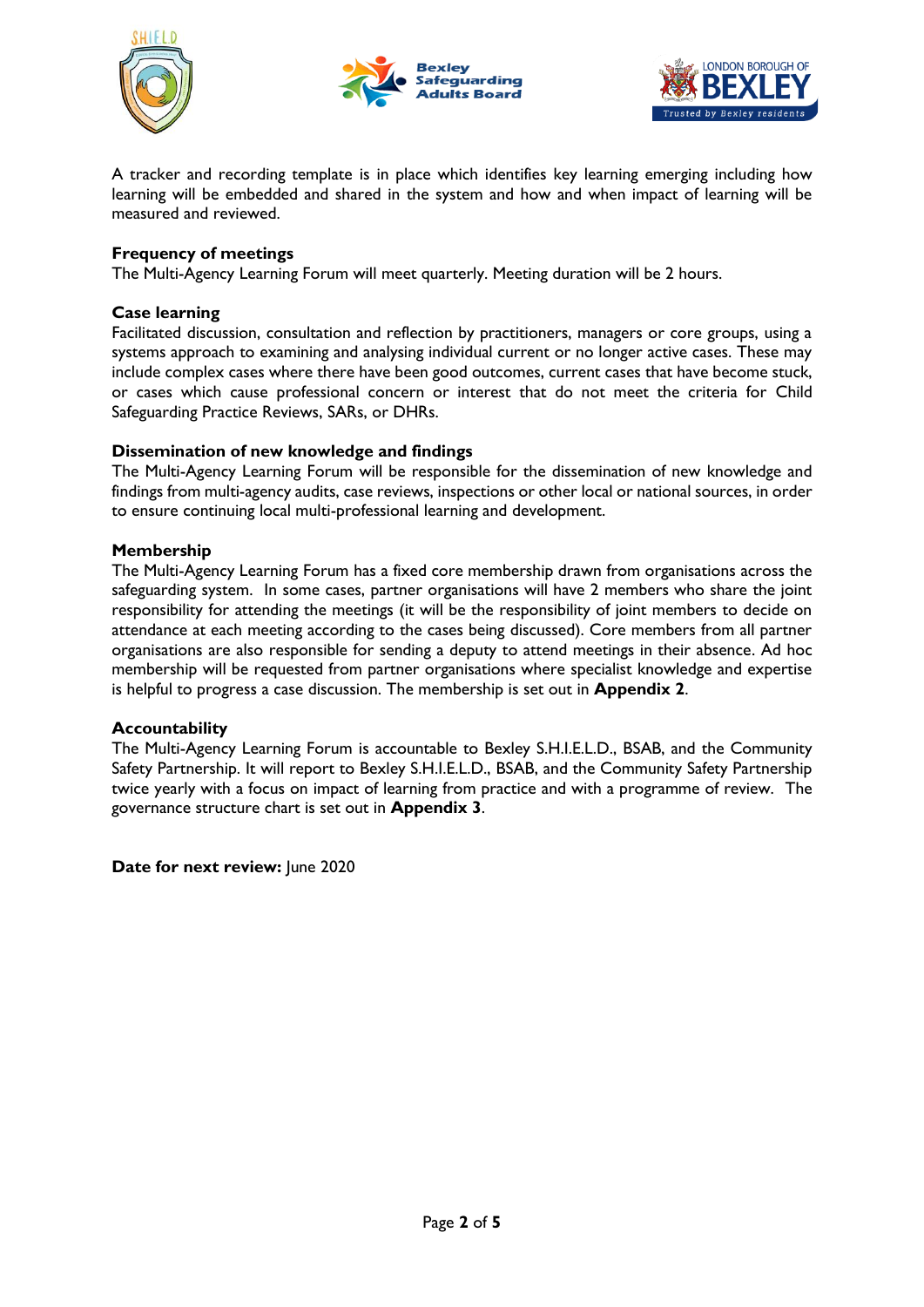





# **Appendix 1 – Multi-Agency Learning Forum Standard Agenda Template**

|                | <b>Agenda item</b>                                                                                                                                                                             | Paper/<br><b>Discussion</b> | Lead | <b>Time</b> |
|----------------|------------------------------------------------------------------------------------------------------------------------------------------------------------------------------------------------|-----------------------------|------|-------------|
| $\mathbf{I}$   | Welcome, introductions, apologies                                                                                                                                                              |                             |      | 5 mins      |
| $\overline{2}$ | Actions from last meeting                                                                                                                                                                      |                             |      | 5 mins      |
| $\overline{3}$ | Noting current and pending learning reviews in<br>Bexley:<br><b>Domestic Homicide Reviews</b><br><b>Safeguarding Adults Reviews</b><br>$\bullet$<br><b>Child Safeguarding Practice Reviews</b> |                             |      | 5 mins      |
| $\overline{4}$ | Individual case learning I                                                                                                                                                                     |                             |      | 30 mins     |
| 5              | Individual case learning 2                                                                                                                                                                     |                             |      | 30 mins     |
| 6              | Evidencing impact of learning - updating the tracker                                                                                                                                           |                             |      | 15 mins     |
| $\overline{7}$ | Domestic abuse training programme                                                                                                                                                              |                             |      | 5 mins      |
| 8              | Bexley Safeguarding Adults Board training programme                                                                                                                                            |                             |      | 5 mins      |
| 9              | Bexley S.H.I.E.L.D. training programme                                                                                                                                                         |                             |      | 5 mins      |
| 10             | Tri-borough Learning Forum<br>Update from Bexley SHIELD                                                                                                                                        |                             |      | 5 mins      |
| $\mathbf{H}$   | Noting individual cases for next meeting                                                                                                                                                       |                             |      | 5 mins      |
| 12             | Agreeing future meeting dates                                                                                                                                                                  |                             |      | 2 mins      |
| 13             | <b>AOB</b>                                                                                                                                                                                     |                             |      | 2 mins      |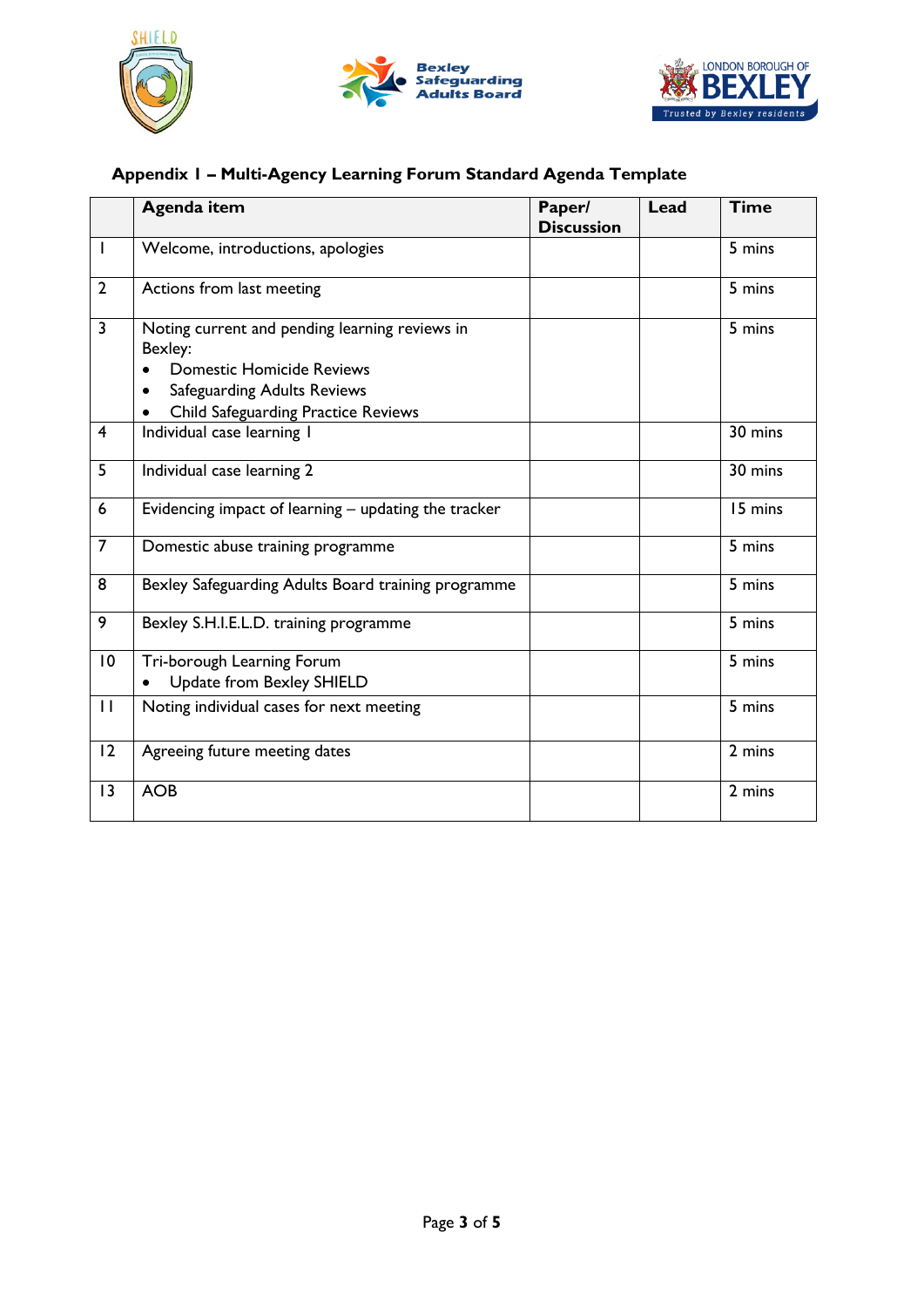





## **Appendix 2 – Multi-Agency Learning Forum Membership**

### **Core membership**

| <b>Agency</b>                              | Representatives                         | <b>Name</b>           | Joint       |
|--------------------------------------------|-----------------------------------------|-----------------------|-------------|
|                                            |                                         |                       | membership? |
| Bexley S.H.I.E.L.D.                        | Practice Review and Learning Manager    | Amanda Gillard        |             |
| <b>LB Bexley</b>                           | Domestic Abuse and Sexual Violence      | Debee Simpson         |             |
|                                            | Strategy Manager (joint chair)          |                       |             |
| <b>Bexley Adults</b>                       | Practice Review and Learning Manager    | Anita Eader           |             |
| Safeguarding Board                         | (joint chair)                           |                       |             |
| <b>Bexley Voluntary Service</b><br>Council | <b>Chief Executive</b>                  | Vikki Wilkinson       |             |
| <b>Bromley Healthcare</b>                  | Named Nurse Safeguarding Children       | Lorraine              |             |
|                                            |                                         | Latteman              |             |
| Dartford & Gravesham                       | Named Nurse Safeguarding Children       | Sue Govier            | Yes         |
| <b>NHS Trust</b>                           |                                         |                       |             |
| Dartford & Gravesham                       | <b>Adult Lead</b>                       | Gina Tomlin           |             |
| <b>NHS Trust</b>                           |                                         |                       |             |
| Lewisham and                               | Named Nurse Safeguarding Children       | Belinda Chideme       | Yes         |
| <b>Greenwich NHS Trust</b>                 |                                         |                       |             |
| Lewisham and                               | Adult Lead                              | Caroline Brown        |             |
| <b>Greenwich NHS Trust</b>                 |                                         |                       |             |
| Oxleas NHS Foundation                      | Head of Safeguarding Children           | Ida Bradford          | Yes         |
| Trust                                      |                                         |                       |             |
| <b>Oxleas NHS Foundation</b>               | <b>Adult Lead</b>                       | <b>Stacey</b>         |             |
| Trust                                      |                                         | Washington            |             |
| <b>NHS Bexley CCG</b>                      | Deputy Designated Nurse Safeguarding    | Clare Hunter          |             |
|                                            | Children                                |                       |             |
| <b>NHS Bexley CCG</b>                      | Adult Lead                              | Philippa Uren         |             |
| <b>NHS Bexley CCG</b>                      | Clinical Lead for Children's Services   | Karen Upton           |             |
| <b>LB Bexley</b>                           | Head of Professional Standards and      | Lara Wood             | Yes         |
|                                            | <b>Quality Assurance</b>                |                       |             |
| LB Bexley                                  | Service Manager, Professional Standards | Lori Goossen          |             |
|                                            | and QA                                  |                       |             |
| LB Bexley                                  | <b>Associate Director Bexley Care</b>   | Lorraine Goude        |             |
| LB Bexley                                  | Head of Safeguarding Adults             | Malcolm               |             |
|                                            |                                         | <b>Bainsfair</b>      |             |
| LB Bexley                                  | OD Consultant (Adult Health and Social  | Maria Ahmed           |             |
|                                            | Care)                                   |                       |             |
| LB Bexley                                  | Local Education Systems Leader          | Joan Woodham          |             |
|                                            | (Safeguarding in Education)             |                       |             |
| LB Bexley                                  | Community Safety Manager                | Emma Leathers         |             |
| LB Bexley                                  | Head of Housing Services                | Kevin Murphy          |             |
| Met Police                                 | <b>Detective Chief Inspector</b>        | <b>Harmeet Archer</b> |             |

## **Ad hoc membership**

| <b>Agency</b> | <b>Representatives</b>              | <b>Name</b>  |
|---------------|-------------------------------------|--------------|
| LB Bexley     | Lead Early Years Adviser            | lo Smith     |
| LB Bexley     | Signs of Safety Implementation Lead | Barry Tilzey |